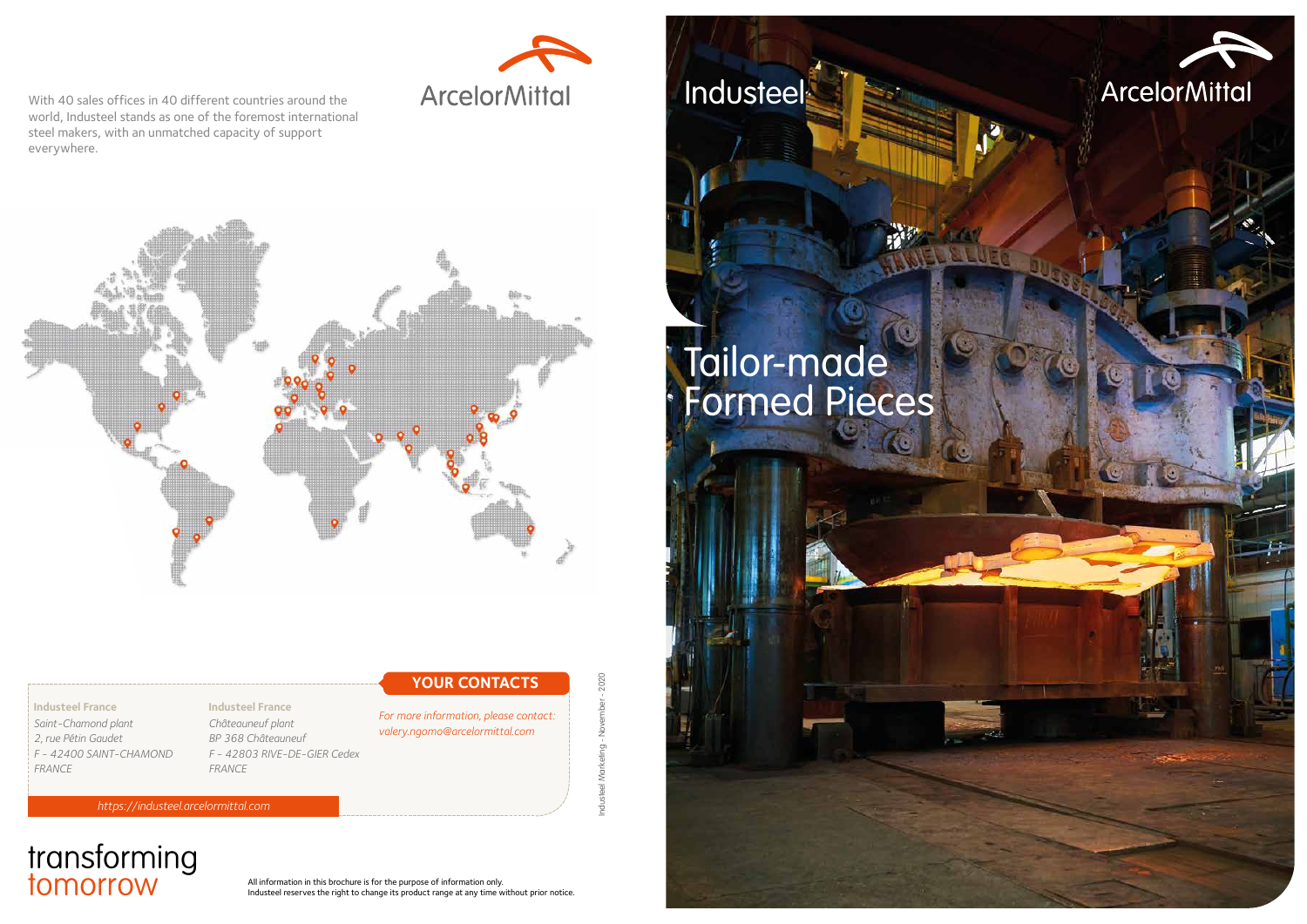# **Production tools for every shape** A unique set of equipment to meet your needs

## **Your needs. Our drive** Industeel heavy forming division

2 forming presses (1200 tonnes and 12 000 tonnes) that can process any kind of steel (carbon, low alloy or stainless steel)

Quality heat treatment furnaces carefully controlled to carry out a variety of heat treatment (annealing solution, tempering, stress relieving…) under optimal conditions

A 5 m deep water quenching bath

with a stirring system and water temperature control to ensure homogeneity of properties of heavy wall thickness pieces

We are also compliant with demanding design codes for equipment dedicated to nuclear power market (RCCM, ASME III).



### Processing and control equipment (machining, shot blasting, flame

division located in Saint Chamond (France) is made up of a team of 40 experienced Engineers and Technicians whose objective is to produce and deliver pieces that fully meet your needs.

> cutting, NDE) that guarantee parts that are delivered fully meetingn client expectations



Since health & safety and quality are nonnegotiable requirements for industries we serve, our entire production workflow has been approved by the most demanding internal and third-party control systems, including world's leading design and certification bodies (ASME, ISO 9001, ISO 140001, TUV).

#### Industeel heavy forming

#### Key parameters for manufacturing of parts

(design code, dimensions and material specification) are usually provided will be translated by our engineering department into the Saint Chamond production process.

We can also support you in design optimization and the clarification of material specification with the support of our metallurgists and R & D centre.

For several years St Chamond heavy forming division has produced tailor-made and complex shapes with the most severe material specifications for oil & gas offshore equipment, defense applications, nuclear industry, refining and petrochemicals.

Heating before hot forming  $\triangle$  and the state of the Hot forming operation  $\triangle$ 



 $R2000$ 



Tailor-made pieces require reliable and efficient production tools. St Chamond forming division has a unique set of equipment able to meet your needs:

> All our certificates are available on our website : https://industeel. arcelormittal.com/servicessupport/documentstools

ORGED PARTS, PLATES, INGOTS AND COLD- OR H

12 000 tonnes forming press





Quality heat treatment on hemispherical 2 piece heads  $\triangle$  Calibration